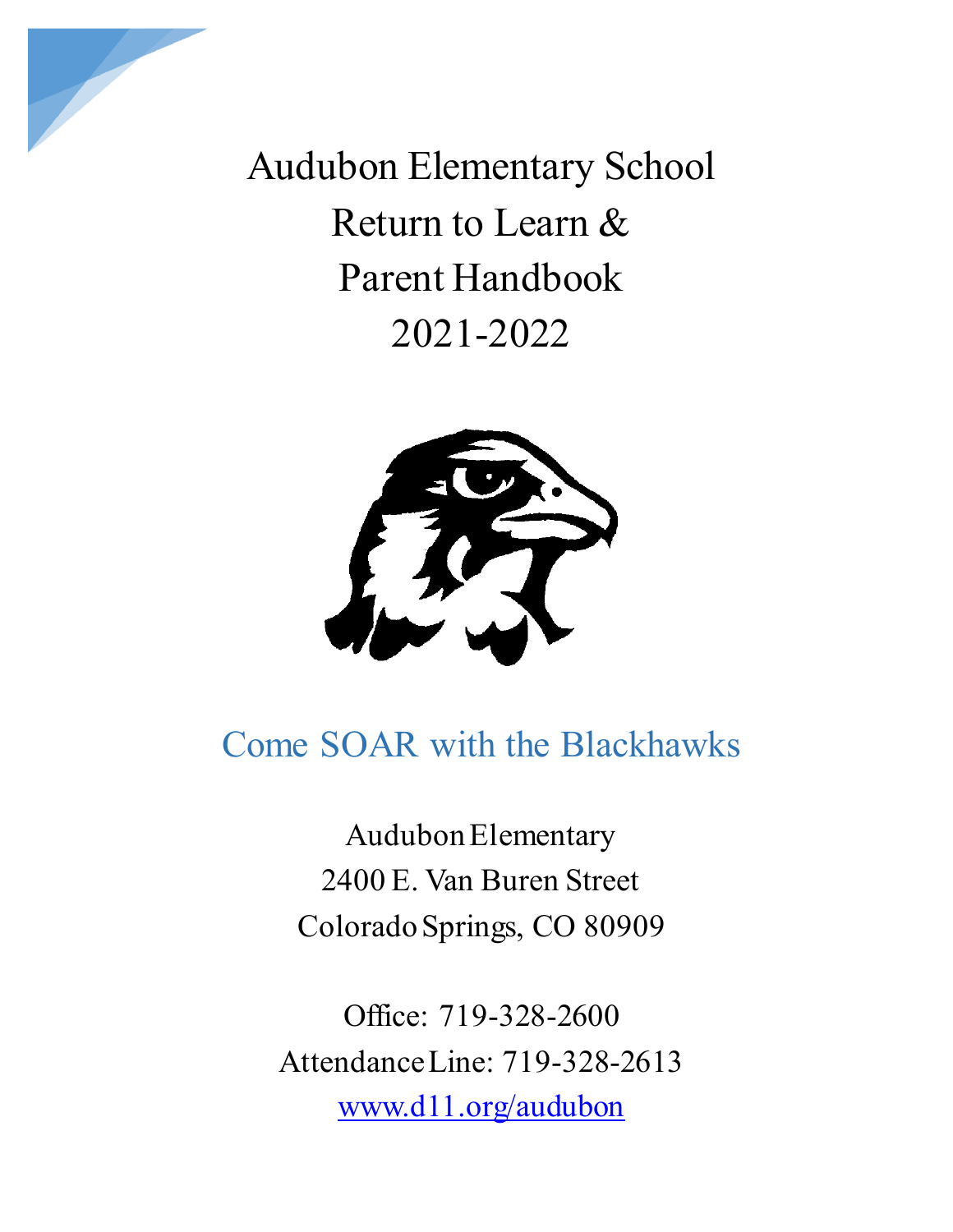## *Hello Audubon Community!*

Welcome back to what has already been a unique 2020-2021 school year. This year will present us with many opportunities to grow along with some speed bumps that may happen along the way. Just know, that through all of this we are committed to the physical and emotional safety of all our students and staff along with offering a quality, standards-based educational opportunity for our students. In short, we are going to take care of our students while giving them a great education.

While we work our way through the year there may come a time that we have to ask students or staff to stay home in accordance with Department of Health mandates relating to COVID-19. In this event we work with all those impacted to continue to offer supports and a quality educational opportunity. We look forward to walking this path side-by-side with our community as this will be the only way to ensure students success.

I want to say thank you ahead of time for your partnership this year. We understand that the year may present some challenges to our students, staff and families. Let us work together to navigate this year and all it will present.

Wishing you and your families a wonderful year!

Thank you,

Aaron Ford Principal

#### *Definitions and Key Terms*

*Cohort* – A group of students that are primarily kept together for a period of time.

*Remote Learning* – Temporary online learning as a result of being quarantined or isolated and not being able to be at school. Once the quarantine or isolation is lifted students would be eligible to come back to school.

*Online Learning* – A learning choice that is optional for families to complete their learning from home. Starting with the 2021-2022 school year this is only offered by enrolling at Spark Online Academy. The only online learning for Audubon students will be short term, health or emergency related learning.

*In-Person Learning* – A learning choice that is optional for families to complete their learning by attending school in a physical setting. Families choosing this option are allowed to switch their child to online and would then be required to follow policies around online learning.

*Quarantine* – when a student or staff member is required to stay home per the Department of Health. The length of a quarantine is dependent on the circumstances around the quarantine.

*Synchronous* – When a student is learning in a remote/on-line format, synchronous instruction is that instruction that is provided live by a teacher, usually via live video. Students are working with the teacher in a virtual setting.

*Asynchronous* – When a student is learning in a remote/online format, asynchronous is the work students are doing without the direct supervision of a teacher. This work could look like pre-recorded video, math work, work accessd through Schoology, etc.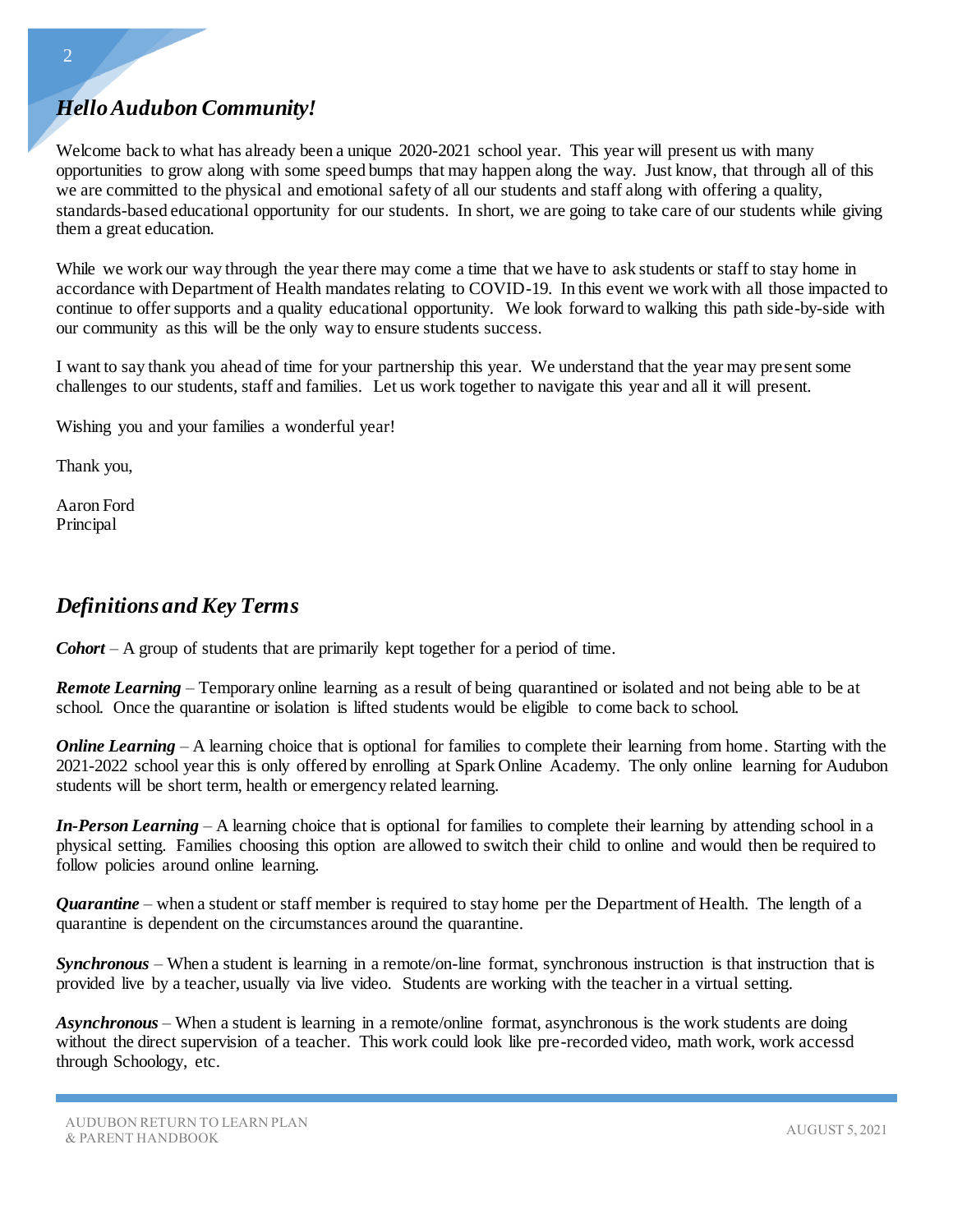# *Table of Contents*

#### *Return to Learn Information/Procedures 2021-2022*

| Classroom and Educational Spaces ——4 |  |
|--------------------------------------|--|
| Family and Home Expectations ———4    |  |
| Hallway 5                            |  |
| Cafeteria and Meals———————————5      |  |
| Bus/Transportation-55                |  |
| Playground/Recess-6                  |  |
|                                      |  |
| $Staff$ 6                            |  |
| Cleaning Procedures-6                |  |
| Cohort Model 6                       |  |
|                                      |  |
| Arrival Procedures 27                |  |
| Dismissal Procedures-77              |  |
|                                      |  |
| District/School Technology-8         |  |
| Remote Learning 8                    |  |
| Online Learning 8                    |  |
|                                      |  |
| Communication — 9                    |  |
| Digital Citizenship<br>9             |  |
| HyFlex Learning and Teaching-10      |  |
| Specials Classes—————————————10      |  |
| Attendance————————————————————11     |  |
| Library 11                           |  |
| Daily Schedule - 12                  |  |

#### *General School Information 2021-2022*

| Office Information———————————————————— | -13 |
|----------------------------------------|-----|
| Attendance—————————————13              |     |
| Behavioral Expectations 13             |     |
| Bicycles, Skateboards and Scooters——13 |     |
| Breakfast and Lunch<br>14              |     |
| Bus/Transportation-14                  |     |
| Class Parties 214                      |     |
| Dress Code———————————15                |     |
| Enrollment————————————————————15       |     |
| Equity Policy———————————15             |     |
| Field Trips————————————16              |     |
| Homework-16                            |     |
| Inclement Weather-16                   |     |
| Intervention Supports-16               |     |
|                                        |     |
| Non-Discrimination Statement-17        |     |
| Parking 17                             |     |
| Personal Electronic Devices——————17    |     |
| Preschool Program                      |     |
|                                        |     |

#### *School Safety*

| Child Abuse and Reporting-             | -18 |
|----------------------------------------|-----|
| Crossing Guards-                       | -18 |
| Emergency Drills-                      | -18 |
| Locked and Monitored Entrance———18     |     |
| Student Check-out-                     | -18 |
| Visitors and Volunteer Registration-19 |     |

#### *Student Health Information*

|                                   | 20  |
|-----------------------------------|-----|
| First Aid/Illness —               | -20 |
| Immunizations-                    | -20 |
| Medication Administration         | -20 |
| When to Keep Your Child Home———21 |     |

#### *Parent/Community Involvement*

| Parent Teacher Association (PTA)-      | -22   |
|----------------------------------------|-------|
| School Accountability (SAC)-           | -22   |
| <b>Parent Volunteer Opportunities-</b> | $-22$ |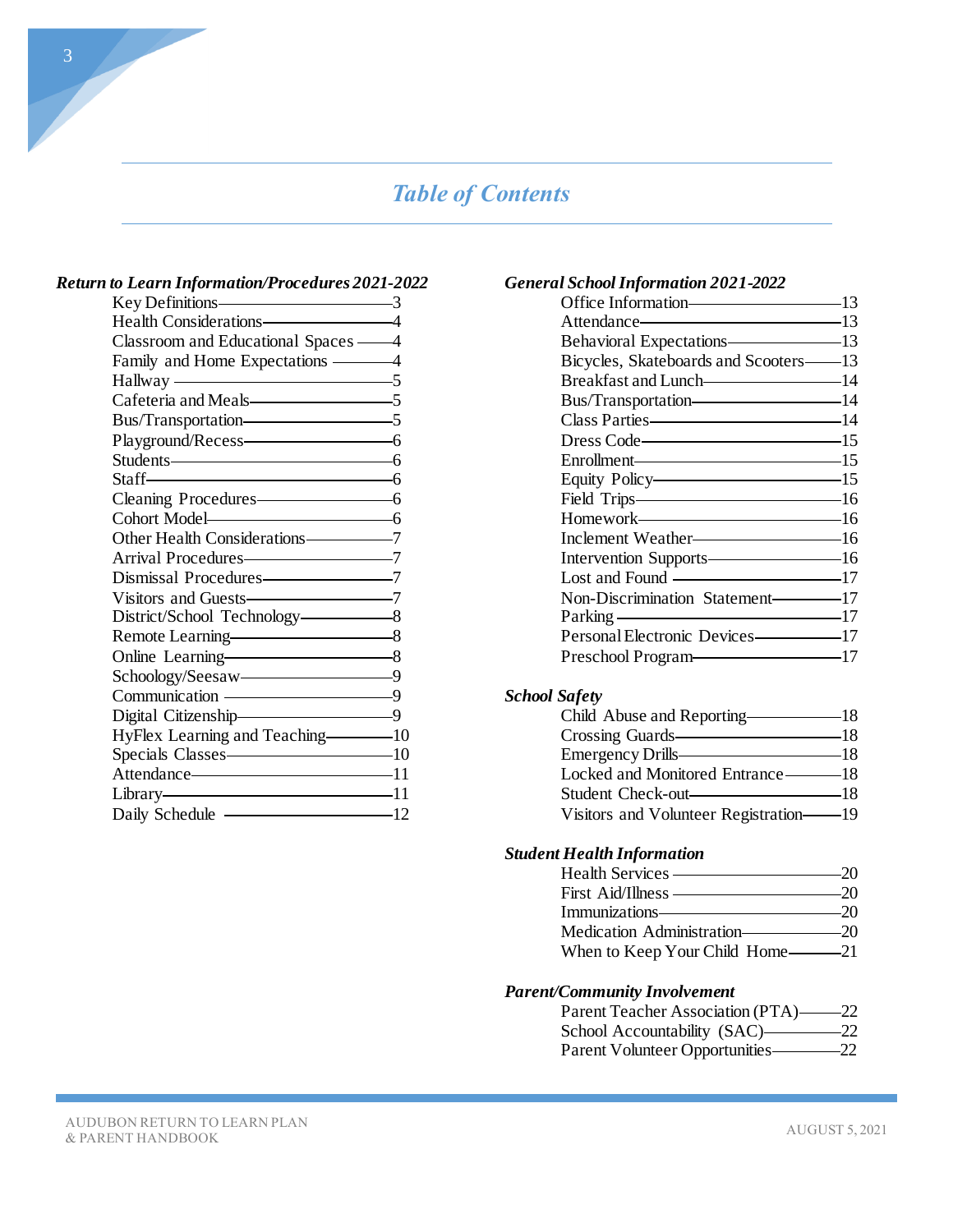# *Audubon Return to Learn Policies and Procedures 2021-2022*

#### *Health Considerations -Classroom and Educational Spaces*

- Students and staff will are highly encouraged to wear a cloth face covering, regardless of vaccination status, at times while inside the school with exceptions made for meal times or documented medical conditions. Mask breaks outside will be given multiple times per day.
- Students will help with daily cleaning by being responsible for their own space. Soap and water along with paper towels will be used by students to clean their area. No chemical cleaners will be used by students.
- Classrooms and restroom will have adequate supplies to support health hygiene during the day. This will include soap, paper towels, hand sanitizer, etc.
- District 11 facilities team will continue to ensure that ventilation systems are working properly and classrooms will be encouraged to open windows to increase the flow of fresh air as much as possible.
- Students and staff will implement physical distancing as much as possible in given spaces around the building.
- Additional barriers have been installed or are available for when teachers and students are working closely.
- Frequently touched surfaces will be cleaned, sanitized and disinfected multiple times daily (e.g., playground equipment, door handles, sinks, drinking fountains, refillable water stations, etc.).
- When shared objects are required to be used they will be cleaned and disinfected between use.
- Adequate supplies will be ensured to minimize sharing of high-touch materials
- Each student's supplies will be kept separate in the classroom and other areas that they have supplies such as the art room). Students will hang their backpacks and jackets in the hallway on coat hooks, spaced out as much as possible and will be taken home daily for cleaning and disinfecting.
- Students and staff will avoid the use of items not easily cleaned, sanitized or disinfected.
- Classrooms have been cleared of non-essential furniture to allow for maximum space for student seating.
- Students should bring their own water bottle from home. We are discouraging the use of water fountains although they will remain open.

#### *Health Considerations -Family and Home Expectations*

- Families should use the Home Health Screening guidance before sending their children to school daily.
- The school will NOT be doing a daily health screen on students.
- Things that families should look for each morning are:
	- o Feeling feverish, having chills, or a temperature of 100.4 degrees or higher
	- o New or unexplained cough
	- o Shortness of breath
	- o Difficulty breathing
	- o Loss of taste or smell
	- o Fatigue
	- o Muscle aches
	- o Headache
	- o Sore throat
	- o Nausea or vomiting
	- o Diarrhea
	- o Runny nose or congestion
- If any of the above symptoms are present, keep your child home, inform the school of the symptoms and reach out to a health care professional about possible COVID-19 testing and next steps for treatment. If a student exhibits or develops any of these symptoms while at school they will be moved to another area in the school to check symptoms and communicate with families about next steps which may include the student having to go home.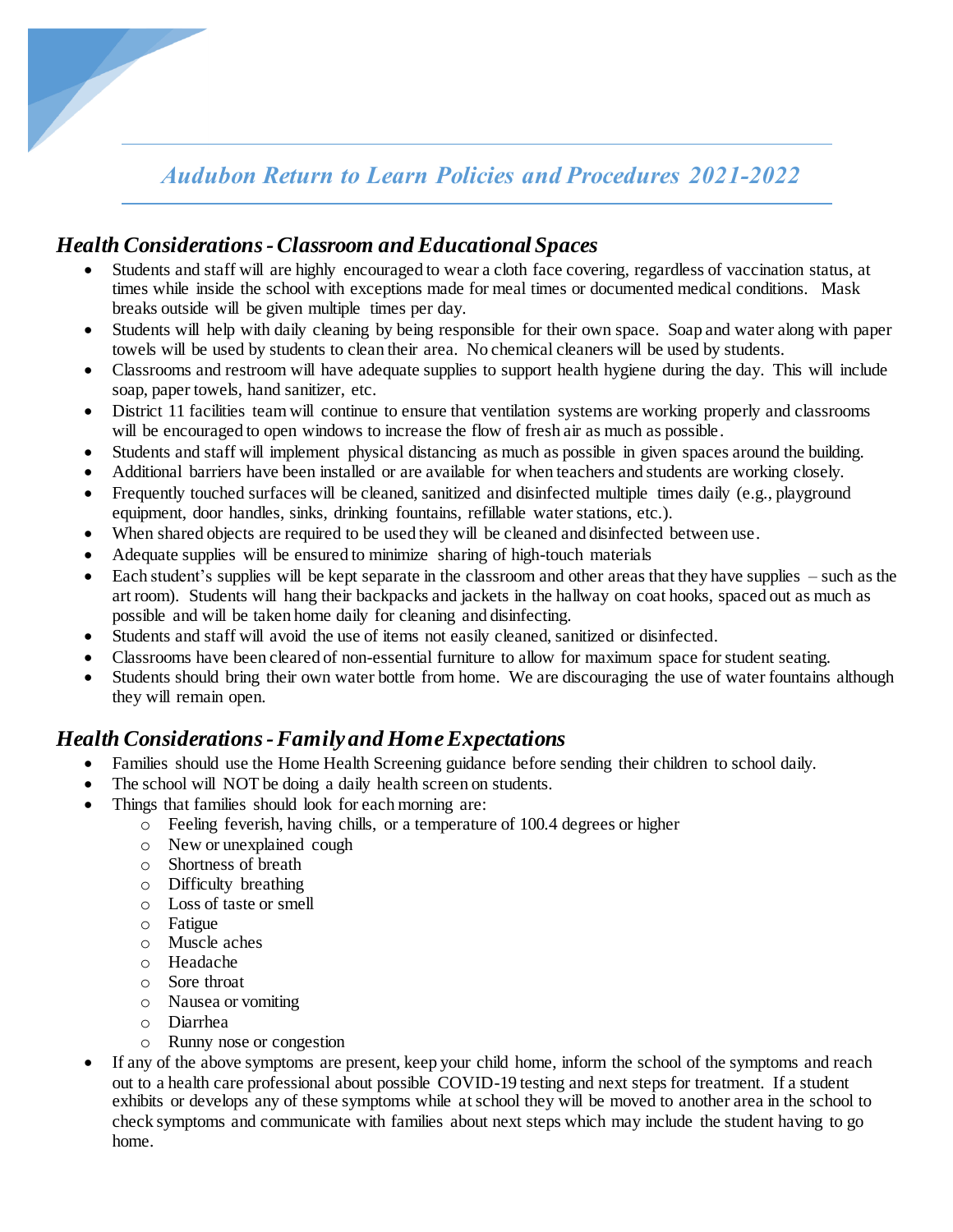#### *Health Considerations -Hallways*

- Hallways will be divided to accommodate flow of traffic on the right side of the hallway.
- Directional arrows are provided to help the flow of hallway traffic.
- Masks and facial coverings are encouraged when in hallways.
- Classes may use exterior doors and walk around the outside of the building to limit hallway traffic when weather permits.

## *Health Considerations -Cafeteria/Meals*

- Breakfast and lunch options will be provided daily.
- We will be utilizing outdoor spaces and/or the school cafeteria for all students in Kindergarten  $-5<sup>th</sup>$  Grade.
- Classes will remain cohorted and a lunch seating chart will be created to support potential contact tracing.
- While students will be allowed to bring their lunch, students and parents that wish to bring outside snacks/treats should provide store bought, individually pre-packaged treats for those events.
- Food will be available in the cafeteria and will include a limited menu to allow students to quickly get through the cafeteria, while maintaining social distancing.
- If cafeteria tables are used, they will be cleaned between each use.
- Students will wash their hands prior to eating.
- Students will wash their hands upon returning from eating and/or recess.

## *Health Considerations - School Bus Transportation*

- District 11 transportation is available for all students who live in an area where bussing occurs.
- All bus riders and bus drivers will wear a mask at all times. Drivers and bus assistants will also use a face shield when assisting riders (e.g., helping buckle seatbelts).
- Windows will be open two or three inches at all times.
- Students will be assigned seats based on the order of the pick-up and drop off stops. Siblings will be asked to share seats. Single riders will be seated individually. Classroom cohorts will be allowed to sit together if they have the same stop.
- Busses will be loaded in the morning and afternoon based on students stops and to prevent students from passing each other while on the bus.
- Drivers will sanitize after each run by using a mild water-based cleaner (aqueous ozone).

## *Health Considerations -Playground and Recess*

- Recess will take place outdoors as weather permits.
- Recess equipment can be used by small cohorts of students as long as students wash hands upon returning from recess.
- Recess will be divided so that only one grade level cohort is on the playground at a time.
- Each class/grade level will be given their own recess equipment that will be cleaned after each use.
- Recess will also be used as a mask break as long as students stay socially distanced.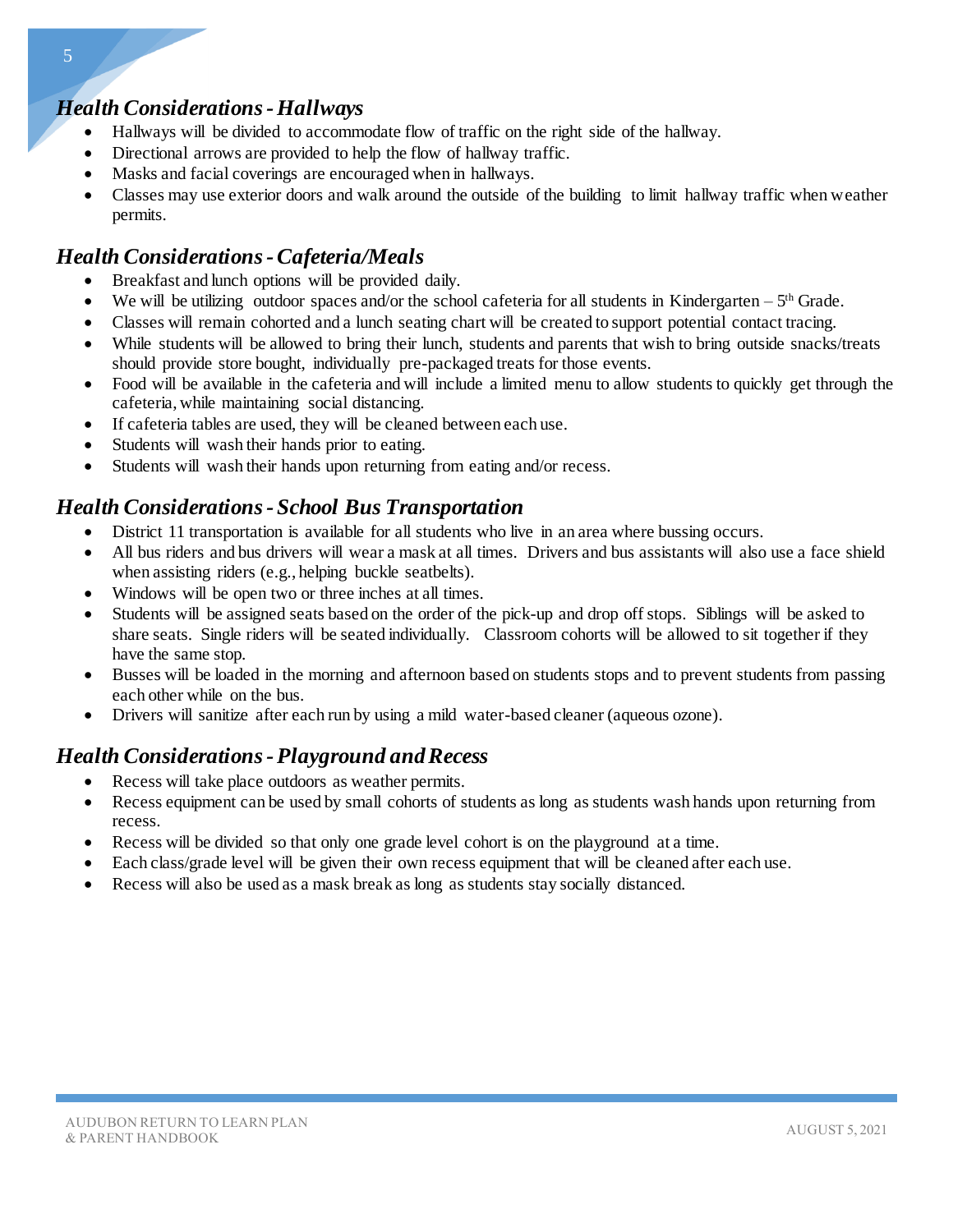#### *Health Considerations - Students*

- Students are highly encouraged to wear masks whenever and wherever possible. All facial coverings must be appropriate for the school environment with no verbiage or graphics that violate school dress code.
	- o All students will need to supply their own mask. If a student forgets one they will be provided a temporary, disposable mask.
- Students will be responsible for cleaning their own space multiple times daily using soap and water.
- Students will be encouraged to not share materials. If materials are shared they will be cleaned between use.
- Students will be encouraged to avoid immediate contact such as shaking hands, holding hands and hugging.
- Students will be given scheduled hygiene and mask breaks multiple times daily.
- Students will implement physical distancing at all times and to the greatest degree, whenever and wherever possible.
- Students supplies will be separated in the classroom and they will have their own area in the hallway to store backpacks and jackets.

#### *Health Considerations - Staff*

- Staff are highly encouraged to wear masks whenever and wherever possible. Staff are encouraged to teach and reinforce good hand hygiene, mask wearing, and covering coughs and sneezes among children and staff.
- Staff will avoid immediate contact such as shaking hands, holding hands and hugging.
- Staff will take scheduled mask and hand hygiene breaks multiple times daily.
- Staff will implement physical distancing at all times and to the greatest degree, whenever and wherever possible.
- Staff will encourage both students and adults to stay home if they or a family member is experiencing symptoms.

#### *Health Considerations -Cleaning and safety measures*

- Building and maintenance staff will continue to use a variety of techniques and supplies to ensure our school is as clean and sanitized as possible. A thorough cleaning will happen each afternoon and evening after students and staff have left the school.
- High traffic areas will be cleaned and sanitized multiple times each day.
- No chemical disinfectants will be used while students are present.

#### *Health Considerations -Cohort Model*

- The term cohort refers to a constant group of students and/or staff.
- We will work to keep cohorts as small as possible to prevent exposure to large groups during the day. o A cohort may be a student's class and/or grade level.
- The school will keep classes/cohorts together as much as possible each day.

#### *Health Considerations -Other School Health Considerations*

- We will limit large gatherings such as assemblies and other events. If school wide events are held they will be held virtually so everyone can still participate.
- Virtual field trips are encouraged as a way for students to have a different learning experience.
- We will be monitoring the number of staff that interact with students daily. Limiting the number of adults also supports the cohort model.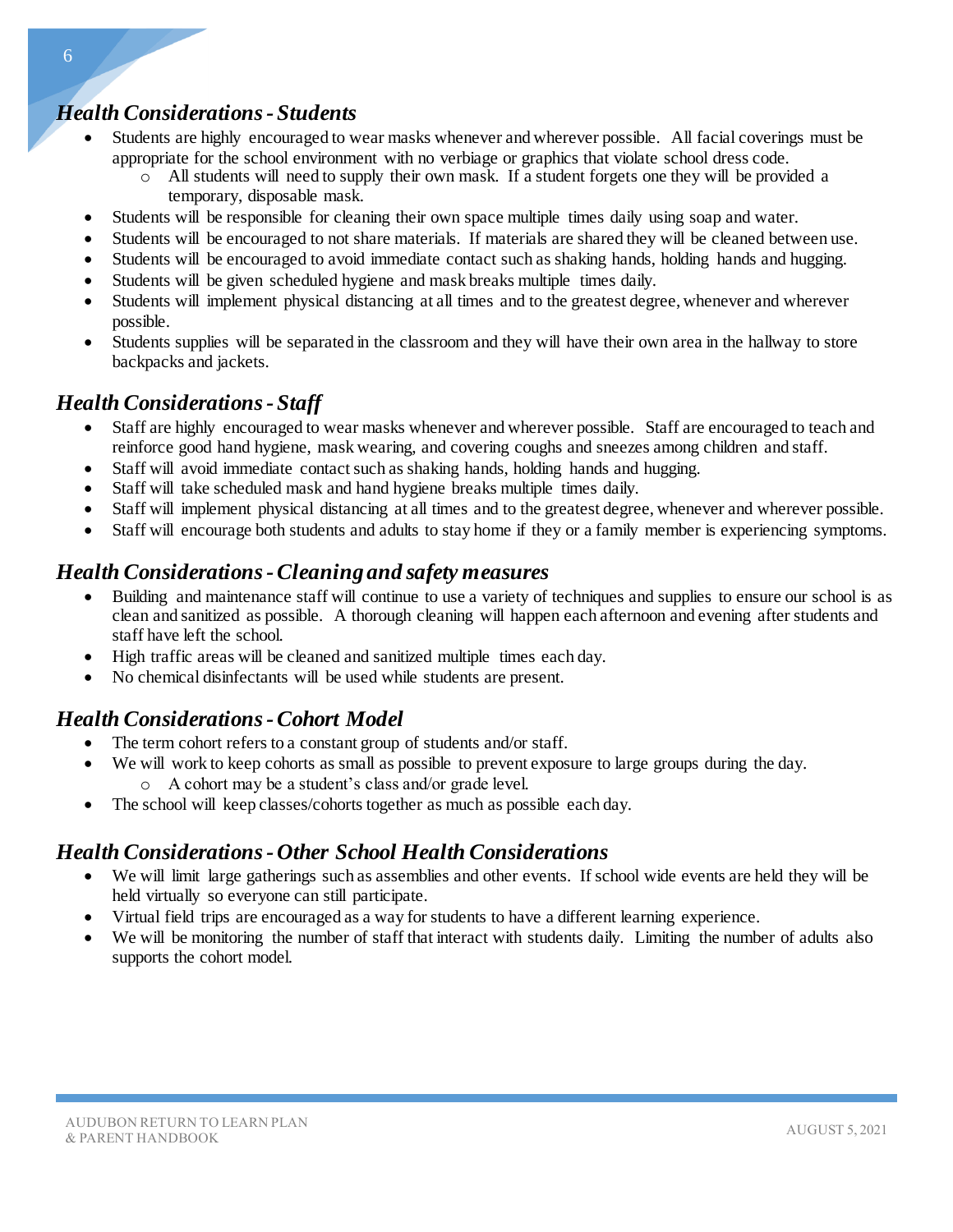## *Daily Arrival*

- Students should arrive at school each day between 7:45 and 7:55.
- Students will report directly to their outside classroom door each day and enter the building there.
- Students arriving on the bus will be met by a school employee and directed to their exterior classroom door. Our younger students will be walked to their classroom by the school employee.
- Students arriving after 8:00 will have to report to the main entrance to enter the school.
- Parents can walk their child to the outside classroom door or drop them off.

#### *Daily Dismissal*

- We will be dismissing students in waves to limit the number of students leaving at any given time.
- Bus students will be dismissed from class at 2:25 each day to a designated staging zone. Students will load the bus at 2:25 and depart between 2:30 and 2:35.
- Students that walk home will be released at 2:30.
- Students that are being picked-up by a parent or family member will be released at 2:30.
- Students are encouraged to depart the school and playground area immediately after school.
- Students who are not picked up on time will be escorted to the front of the building for pick-up.

#### *Visitors and Guests to Audubon*

- Visitors to our building will only be allowed to enter through the front door and must stop at the office.
	- $\circ$  Audubon has windows that allow business to happen while allowing visitors to remain in the hallway while working with office staff.
- Visitors will not be permitted to other parts of the building unless absolutely necessary and they will be escorted by school staff.
- Staff may come to the front door to support you if needed.

#### *School and District Available Technology*

- All students will have a technology device checked out to them for use during the course of the school year.
	- o Preschool, Kindergarten, 1st and 2nd grade students will have an iPad checked out to them.
	- $\circ$  3<sup>rd</sup>, 4<sup>th</sup> and 5<sup>th</sup> grade students will have a Google Chromebook checked out to them.
- These devices are needed for student's daily instruction and should be brought to school each day.
- Students should also take the device home each day to complete any assignments or homework assigned while in class.
	- $\circ$  It is important to take devices to and from school daily as we may have to close school at any point due to health or weather concerns and students would be required to participate remotely if that occurs.
- Devices should be charged nightly so that they are ready for the school day.
- The school will be providing protective covers for each device.
- Families are required to fill out a checkout form so that students can take the device home.
- If a family chooses to not have a student bring their device home, they will need to ensure technology is available at home in the event of a school closure.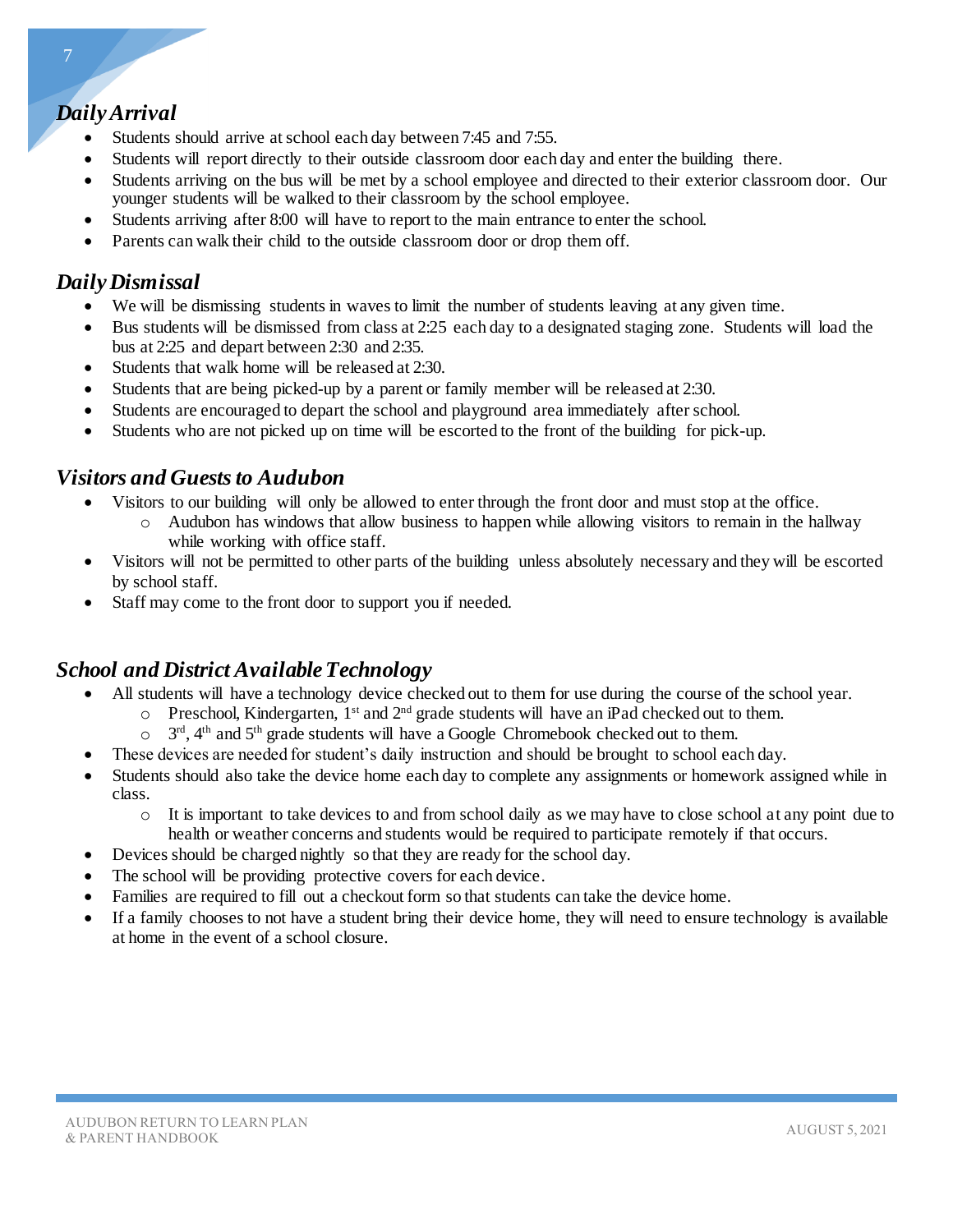#### *Remote Learning*

- This occurs when students are required to stay home because schools are closed or the student is absent due to illness or quarantine.
- Learning can continue to take place at home with the use of technology.

## *Online Learning*

This is an option for families through SPARK Online Academy.

#### *Schoology and Seesaw*

- All students will use Schoology and Seesaw (Preschool  $2<sup>nd</sup>$  grade) as a primary learning system.
- We are limiting the use of paper/worksheet work using a more digitally based platform for all students.
- All classes have a Schoology "Homepage" that has been created for them that has links for all other subjects, other Schoology links, and learning opportunities that they will need.

#### *Communication and Information*

- All classes are using Class Dojo as a primary communication tool from the classroom level.
	- o Families are asked to call the office to get messages to students during the day and/or report absences. Teachers do not always have access to Dojo during the day for those important types of messages.
	- o Teachers are encouraged to "disconnect" at the end of the day and may not read or respond to Dojo messages after hours. We appreciate your understanding that they will not always be connected to school and they will respond the next day.
- School wide communication will continue to happen through email and Class Dojo.
- School staff should respond to any message (call, voice mail, email) within 24-48 business hours.
- Audubon also has a Facebook and Twitter page that you can get information about school events and other things happening school wide.

## *Digital Citizenship*

- Digital citizenship is the ability to use technology and the internet in an appropriate manner. It gives students the skills and tools needed to engage in the digital world and a safe way to promote successful learning.
- Students will engage in Digital Citizenship lessons with Mr. Watson and their classroom teacher during the course of the year.
- We do have expectations for students when engaging in digital learning similar to what we would for in-person learning:
	- o Students should be using all digital platforms for their intended purpose.
	- o Students should only use text box features for class discussion and on-topic items.
	- o Students should engage in digital learning through class assigned platforms (e.g., Schoology, Seesaw, WebEx).
- School norms and expectations for participating in a virtual setting:
	- o Be on time for your class WebEx meetings
	- o Still adhere for school dress code and behavioral expectations (online learning is an extension of school and the same rules and policies still apply).
	- o Keep your camera on unless the teacher directs you to turn it off.
	- o Mute your mic when in virtual meetings unless you are the one talking. You can unmute by pressing the spacebar or clicking the microphone icon.
	- o Be respectful to others in class while they are speaking and/or learning.
	- $\circ$  Always be present when on WebEx this should be the only thing that you are doing unless the teacher has directed you to do something different.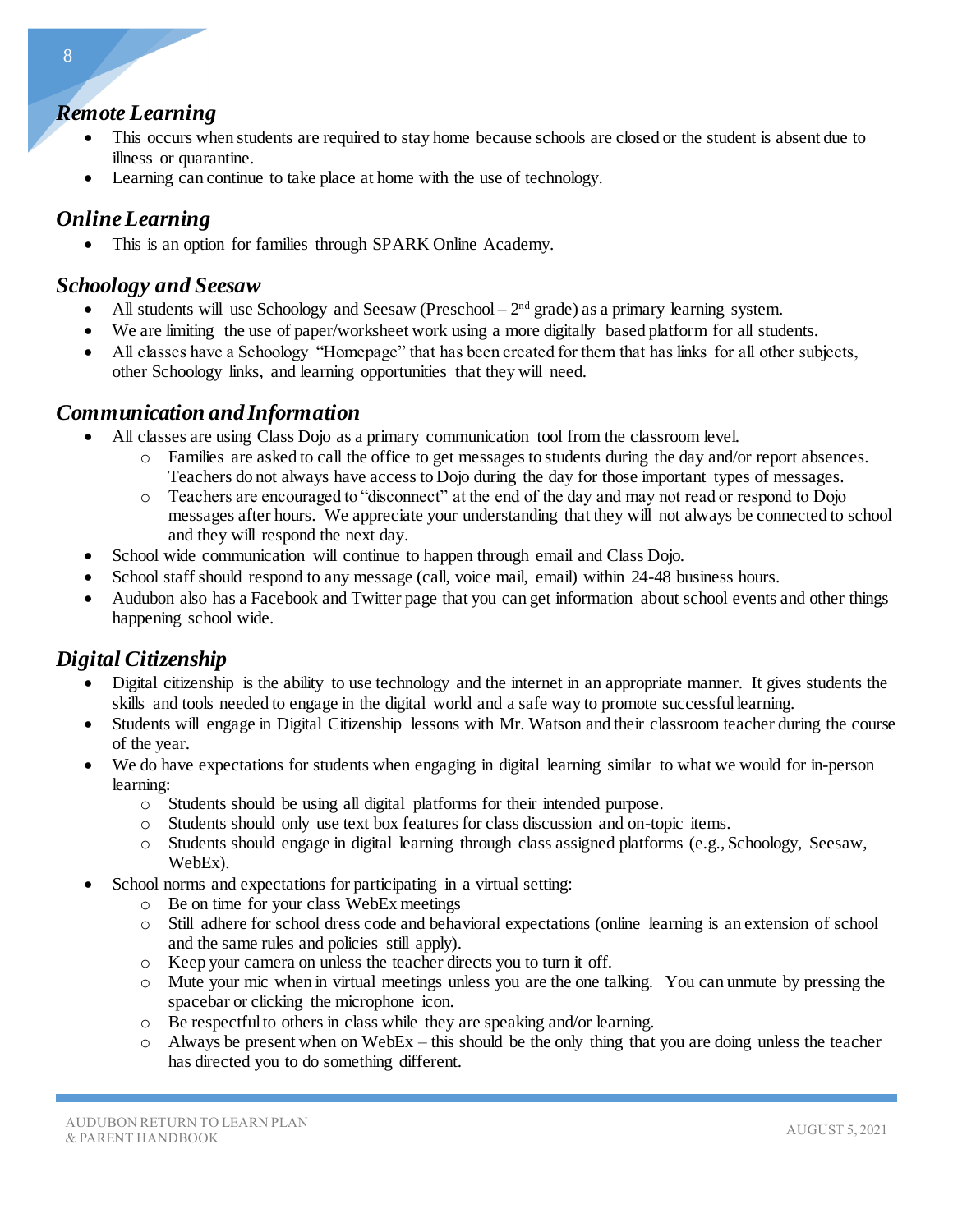# *General School Information*

#### *Office Information*

- The office is open daily from 7:00 a.m. until 3:30 p.m.
- Main Office Phone: 719-328-2600
- Attendance Phone: 719-328-2613

#### *Attendance*

- Daily attendance is an expectation for all students per state law and district policy.
- In elementary attendance is taken twice daily.  $\frac{1}{2}$  day absences can accumulate to full day absences.
- If a student is not able to attend school for any reason it should be reported to the Audubon office as soon as possible.
- If a student is late to school beyond 20 minutes (after 8:20) it is entered into the attendance system as a ½ day absence.
- A parent or guardian calling to alert the school of an absence does not necessarily mean that the absence will be excused. Only school administration has the authority to excuse absences.
- Students attending school online are subject to the same attendance expectations as their in-person peers.
- Chronic absenteeism is when a student misses more that 10% of the school year to that point.
- Truancy is when a student has more than four (4) unexcused absences in a 30 day period or  $10+$ unexcused absences over the course of the year.
- Any student that has missed enough school to fall into truancy or chronic absenteeism may require an attendance plan to be created between families, students and school leadership.

#### *Behavioral Expectations*

- Audubon has a Positive Behavioral Intervention System (PBIS) that all students are trained in upon starting school.
- It is the expectation that students adhere to the behavioral expectations set by the school and School District 11.
- If a student is not adhering to the school behavior expectations they may have a variety of supports put in place to reteach the expectations along with varying consequences that can range from a conversation to suspension.
- We will follow the *District* 11 Code of Conduct in addition to our school rules and expectations.

#### *Bicycles, Skateboards, and Scooters*

- Students are allowed to ride bicycles, skateboards and scooters to school.
- Students are encouraged to wear appropriate safety gear when riding any of these.
- If a student rides a bike or scooter they should also bring a lock to lock it up on the north end of the school in the designated area.
- If a student rides a skateboard they can leave it in the office for safe keeping during the school day.
- All bicycles, skateboards and scooters should be walked once on school property for safety of all.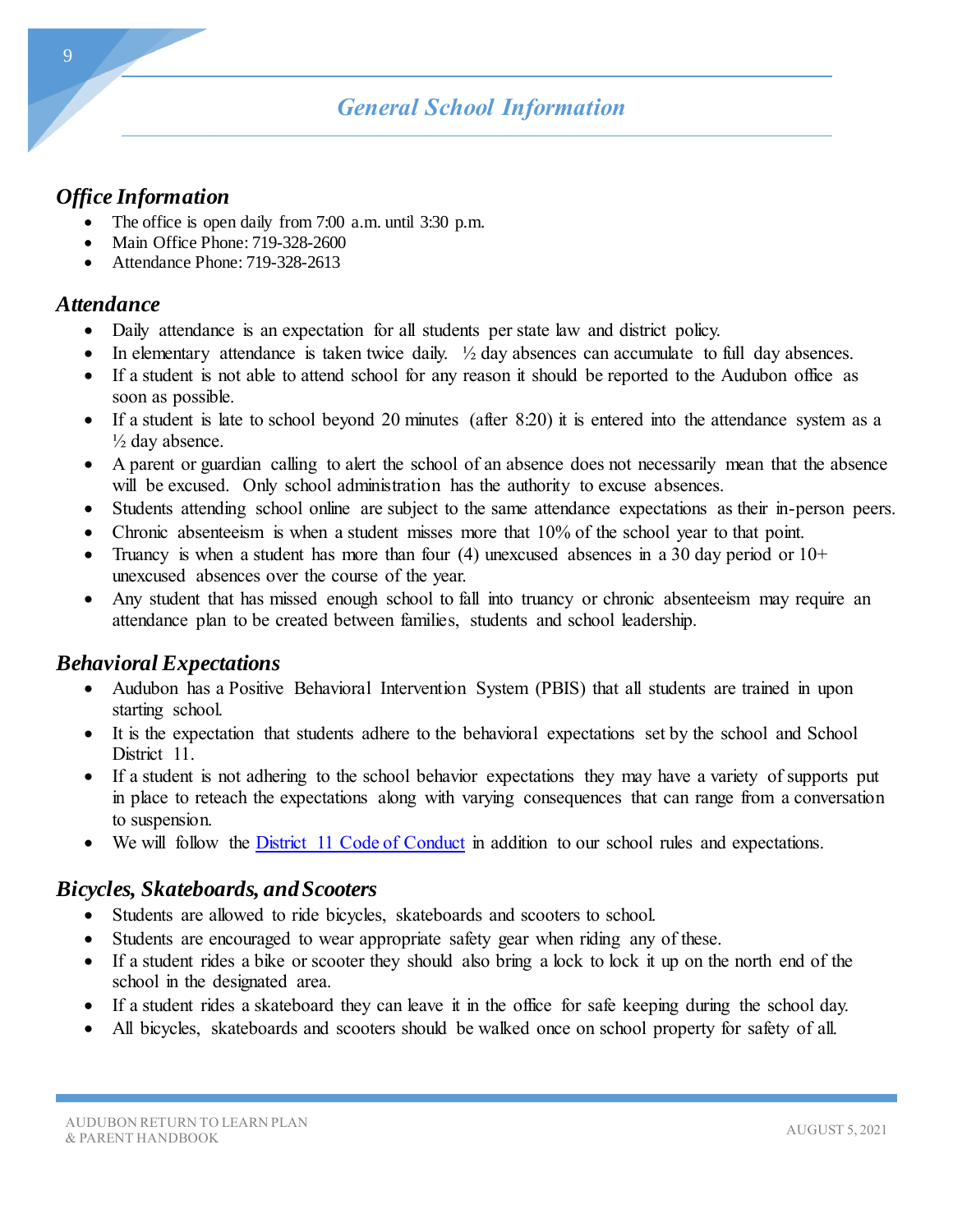#### *Breakfast and Lunch Program*

- Breakfast will be available each day. Students can come to the school at 7:30 and enter thorugh the southeast gym doors to have breakfast. If a student arrives after 7:45 they will be given a "grab and go" breakfast that they can take to their classroom and eat.
- Lunch will be served daily on a staggered rotation between 11:30 and 12:15.
- If your child has a food allergy and requires a different meal option please contact our Kitchen Manager to speak with her about the allergy and what accommodations we can make. Their number is 719-328-2532.
- To apply for Free or Reduced Prices please use this link: <https://www.myschoolapps.com/>
- Families must apply every year for the Free or Reduced meals
- *For the 2021-2022 school year, the United States Department of Agriculture (USDA) has waived meal costs for all children ages 0-18. All students will eat for free regardless of Free or Reduced meal status.*

#### *Bus Information*

- Based on your address, your child may qualify for bus transportation through District 11 Transportation.
- If your child is eligible you will be contacted by District 11 Transportation to share where your bus stop is located along with pick-up and drop-off times.
- The D-11 Transportation team has their own behavioral expectations for students and bus privileges may be taken away if you do not follow those expectations.

#### *Class Parties*

- Class parties will be organized with the most recent health protocols in place for students and staff.
- If treats are sent if for a class party they will need to be store bought, individually wrapped items.

#### *Clubs/Activities*

- Audubon will offer a variety of clubs and/or activities throughout the school year.
- These are extra-curricular and require special permission from parents/guardians prior to a child being allowed to participate.
- Typically, clubs will run for one hour after school and students would need to be picked up at 3:30 if they attend.
- As clubs/activities are made available information will be sent to families.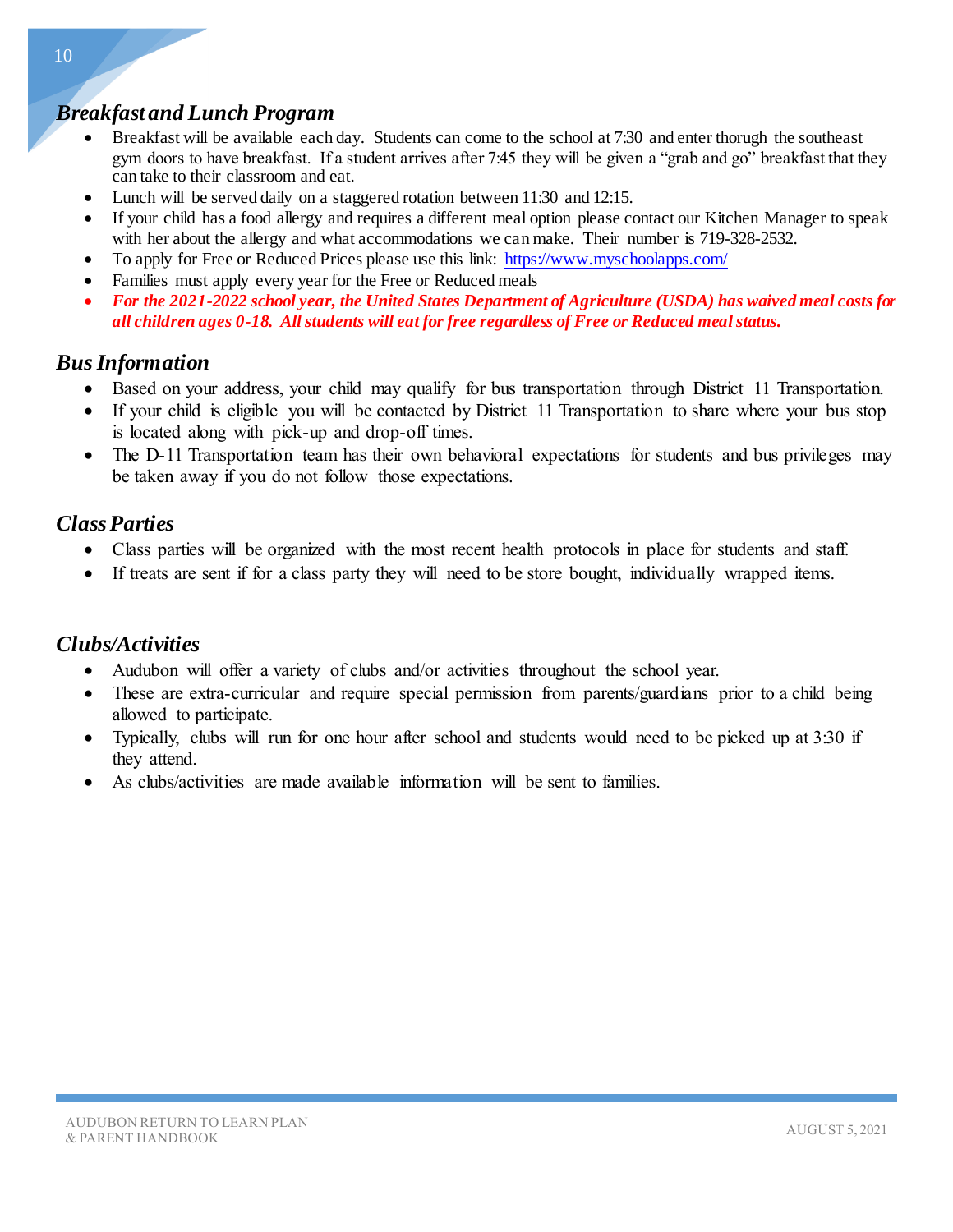## *Dress Code*

- Audubon students and staff will follow [District 11 Dress Code Policy –](https://www.d11.org/cms/lib/CO02201641/Centricity/domain/69/SectionJ/JICA.pdf) click here
- Some examples of acceptable and unacceptable dress as outlined in the district policy are:
	- o Clothing should be worn as designed and should cover private parts of the body. Clothing that inappropriately bares or exposes private parts of a body, including but not limited to the stomach, areas above mid-thigh, buttocks, back and breasts is unacceptable school attire.
	- o Clothes, paraphernalia, jewelry, or body adornment that contain advertisements, symbols, words, slogans, patches, or pictures that are sexually suggestive; gang-, drug-, or alcohol related; obscene, profane, promote hate, or are disruptive or potentially disruptive to the learning environment are unacceptable school attire.
	- o Ill-fitting clothing (i.e. clothing that is too tight or too loose) is unacceptable school attire.
	- o Clothing must cover undergarments. Clothing that is worn in such a manner as to expose undergarments (i.e. boxer shorts, bras, underwear) is unacceptable for school.
	- o Cut-off t-shirts, half shirts, midriffs, tops with spaghettis straps, tube tops, see through or revealing tops are unacceptable school attire.
	- o Pants or shorts that are in the mid-thigh range or longer where the waistband rises to at least the hips are acceptable school attire
	- o Skirts or dresses that are mid-thigh or longer where the waistband rises to at least the hips are acceptable school attire.
	- o Acceptable footwear is required to be worn at all times. Bedroom slippers are considered unacceptable school attire.
	- o Items considered sleepwear or lounge pants are considered unacceptable school attire.
	- o Sunglasses and hats are unacceptable school attire, unless being worn for protection from sun and approved by a teacher or administrator to be worn during and outside school activity.

## *Enrollment*

- To enroll a child at Audubon a parent should start by visiting the District 11 Enrollment webpage at [www.d11.org/enroll](http://www.d11.org/enroll)
- Parents will need to provide a photo ID, proof of residency, birth certificate, immunization records and other documentation.
- If you would like to attend Audubon and do not live within the attendance boundaries you are allowed to fill out a Choice Permit form (found at the enrollment site above) to see if there is space at Audubon for your child.
- Questions can be directed to our School Registrar, Irene O'Neal, by calling 719-328-2600.

## *Equity Policy*

- In the spring of 2020 the District 11 School Board voted an Equity Policy into place for all of School District 11 and its schools.
- The policy reads that we are "committed to equity and is committed to providing an ecosystem of equitable practices to meet the unique needs of all."
- [The full policy can be found by clicking here](https://www.d11.org/cms/lib/CO02201641/Centricity/Domain/69/SectionA/AG%20adopted%205.27.20.pdf)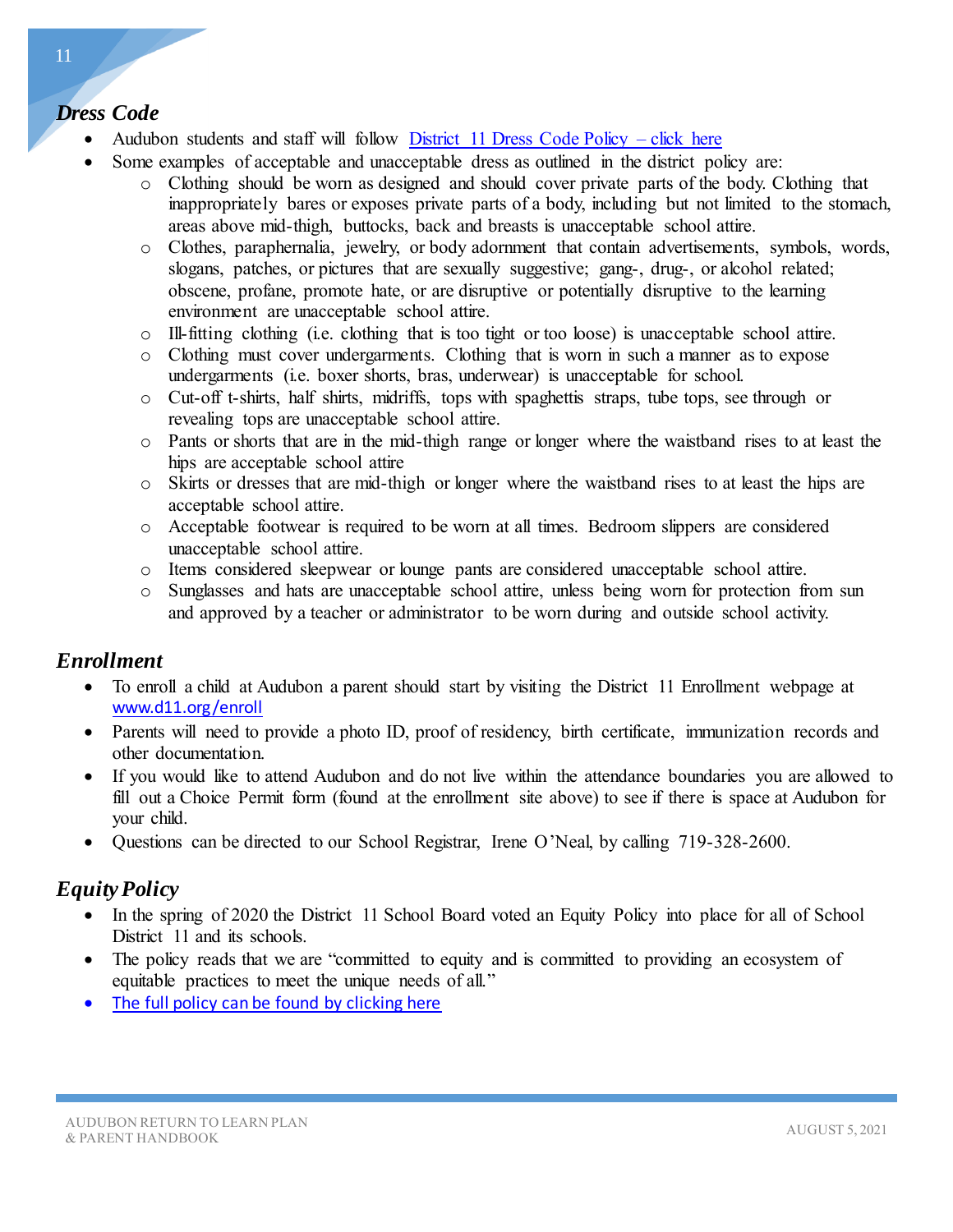#### *Field Trips*

- Class field trips may be held during the 2021-2022 school year following COVID protocols.
- Teachers are encouraged to participate in Virtual Field Trips.

#### *Homework*

- Homework may be assigned by your child's teacher throughout the week.
- Homework may consist of completion or daily work not finished or practice type work.
- Homework may also include reading as that is an important daily skill for all to practice.
- We will not use homework for a grade. The purpose of homework is to practice skills or prepare for new learning. Students will be provided feedback on their homework.
- If students and parents are having difficulty with homework they can communicate with their teacher about needing additional support with the skills needed.

#### *Inclement Weather, School Delays, Closures*

- In the event of inclement weather it may be necessary to delay the start of school or keep the school closed for the day.
- If the school is closed we may have an "Online Learning Day" for all students.
- Details of the delay or closure will be made via email, Facebook, local news agencies, etc. If the district decides to have an "Online Learning Day" that message will be delivered there as well.
- In the event of a "Two Hour Late Start" we would begin school at 10:00 a.m. and all bus routes will run exactly two hours later than normal.
- We will NOT serve breakfast in the event of a two-hour delay.

#### *Interventions and Supports*

- All students will receive interventions and supports to help them grow academically, socially and emotionally.
- Prior to academic interventions, all students begin with quality, rigorous, and standards based instruction as core instruction.
- As with our academic core instruction, we provide social and emotional core instruction through our PBIS systems and Random Acts of Kindness curriculum.
- All students need interventions for academic and social/emotional instruction some interventions are used to help fill a need that a students has to work towards grade level or others need it to push students and enrich their instruction.
- If a student needs significant supports they may have a formalized plan written for them with parent input. These plans can include:
	- o Response to Intervention (RtI) Plan for any student needing a documented intervention plan, academic or behavior
	- $\circ$  READ Plan for students in K-3 that are behind in reading
	- o Individualized Education Plan (IEP) for students receiving Special Education services
	- o Advanced Learning Plan (ALP) for students that have been identified as Gifted and Talented or are in the "Talent Pool".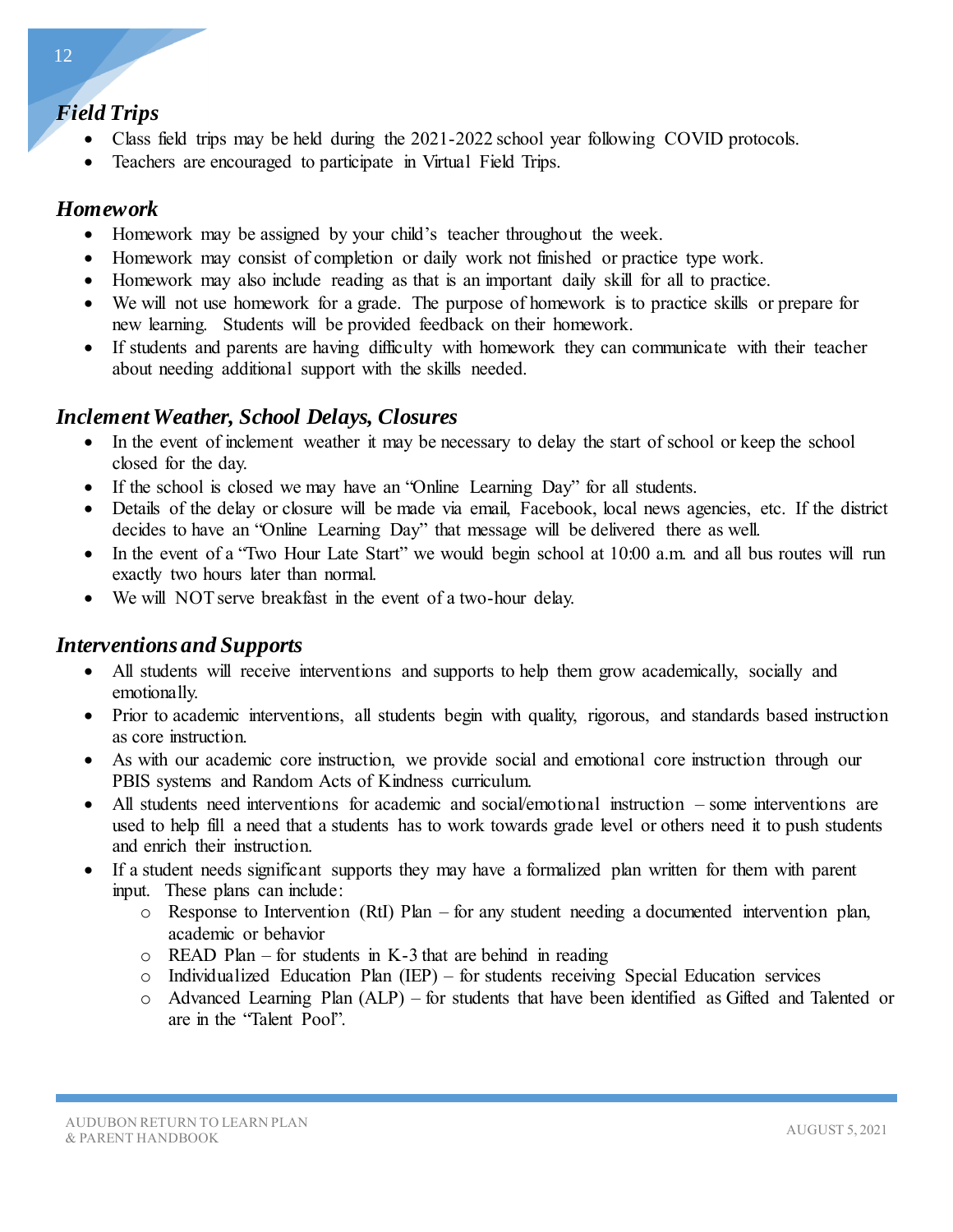#### *Library*

- Due to the library being a common area with items that are not easily cleaned we need to keep the area as sanitary as possible.
- To support students in checking out books we will be creating mobile libraries that students can use by Mr. Watson or Ms. Grimes going to classrooms with carts of books.
- Students will also be able to use our online "Destiny" system to browse what books are in the library and reserve a book for checkout.
- Students attending in-person will have these two options available once per week.
- Students attending online will be able to reserve books and browse from our mobile cart once per week as well.
- The new library processes and procedures will be put into place starting in October 2020 and information will come with dates and times for our in-person and online students.

#### *Lost and Found*

- We have a Lost and Found area next to the music room near the front office.
- Students are encouraged to have their name inside personal items so that we can make every effort to return it to its rightful owner.
- Any small items such as glasses, jewelry or electronics will be kept in the office.
- At the end of each quarter we will donate all unclaimed items to charity.

#### *Non-Discrimination Statement*

- School District 11 is committed to a policy of nondiscrimination in relation to disability, race, creed, color, sex, sexual orientation, transgender status, gender identity, gender expression, national origin, religion, ancestry, age, and protested activity.
- Any harassment/discrimination of students and/or staff, based on the aforementioned protected areas, will not be tolerated and must be brought to the immediate attention of the school principal, D11 administrator/supervisor, or D11 nondiscrimination compliance/grievance coordinator.
- District 11's Nondiscrimination Compliance Coordinator: Alvin N. Brown, Jr., [browna@d11.org](mailto:browna@d11.org), 719- 520-2271, Fax 719-520-2442. To review the Department of Education requirements regarding the nondiscrimination statement, go to <http://www2.ed.gov/about/offices/list/ocr/docs/nondisc.html>

#### *Parking*

- Audubon has two parking lots one each on the northwest and southwest corners of the school. These lots are open for visitors, staff and drop-off/pick-up purposes.
- Parking is also available along the streets on Patrician and Summit.
- When parking, please be aware of no-parking areas designated for fire, emergency or bus parking only.
- Handicap parking is available in our southwest parking lot. These spaces are only for those that have a Colorado approved handicap placard or license plate.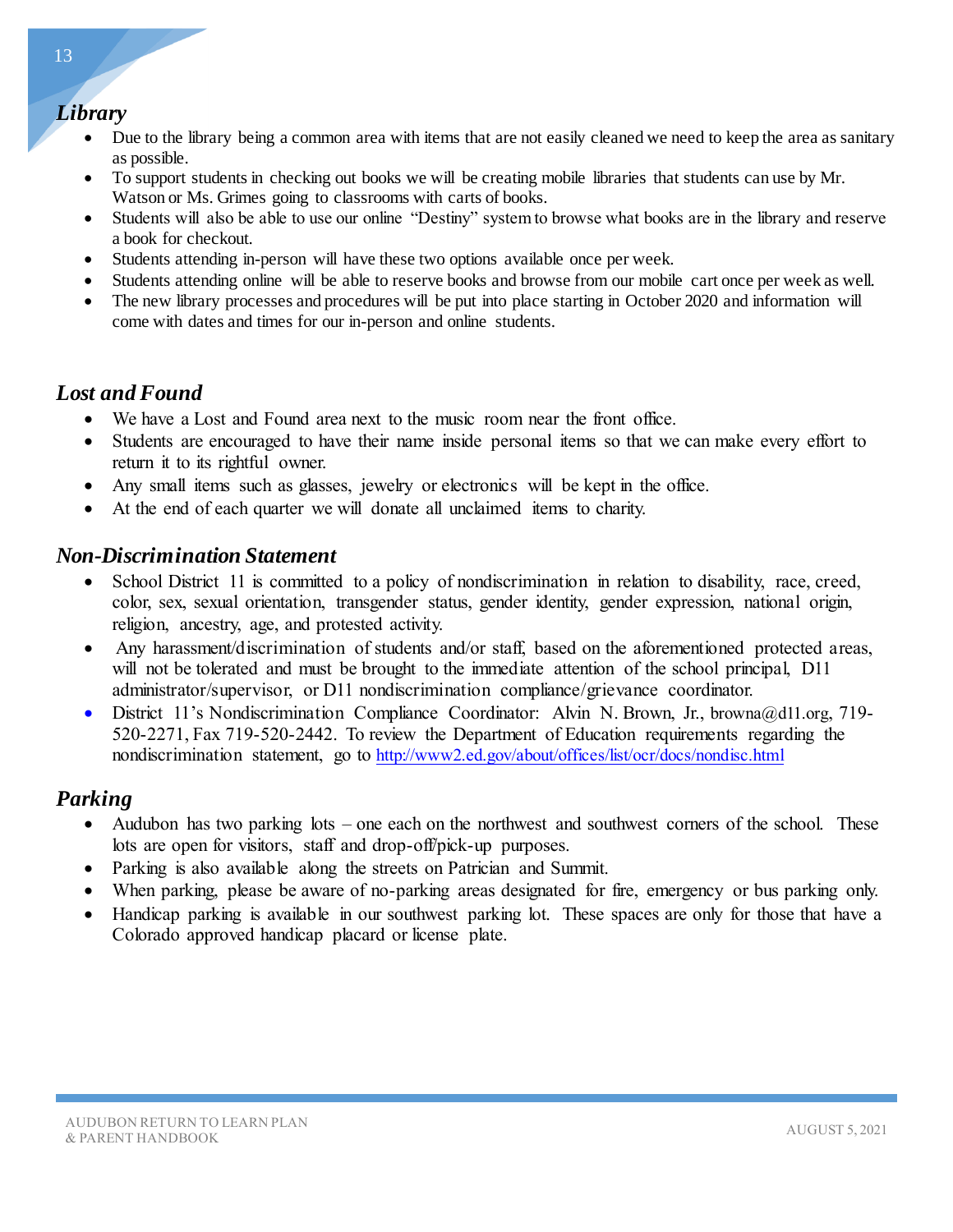#### *Personal Electronic Devices*

- Students are allowed to have personal electronic devices at school such as a cell phone, Apple watch or other device.
- Cell phones are required to be turned off and in a student's backpack during the school day. They can be used once a student has left school for the day.
- If a parent/guardian needs to reach their student during the day they should call the main office and a message can be given to the student.
- Students not following the school expectations for cell phones may be required to check them in daily with the office and can then pick them up at the end of the day.
- Apple watches or other similar devices should only be used for keeping track of time or teacher approved purposes. Any misuse can result in student not being able to wear the device during the day.
- The school is not responsible or lost, broken or stolen devices.

#### *Preschool Program*

- Audubon has a District 11 Preschool program housed at the school.
- The program has its own qualifications, enrollment process and required paperwork.
- If interested in more information, please call 719-328-3111 for more information.

#### *Specials Classes*

- Students will attend our different specials classes on a weekly rotation. Students will have Art, Music and Physical Education.
- When students have Physical Education classes they should wear shoes that they can move in freely and safely.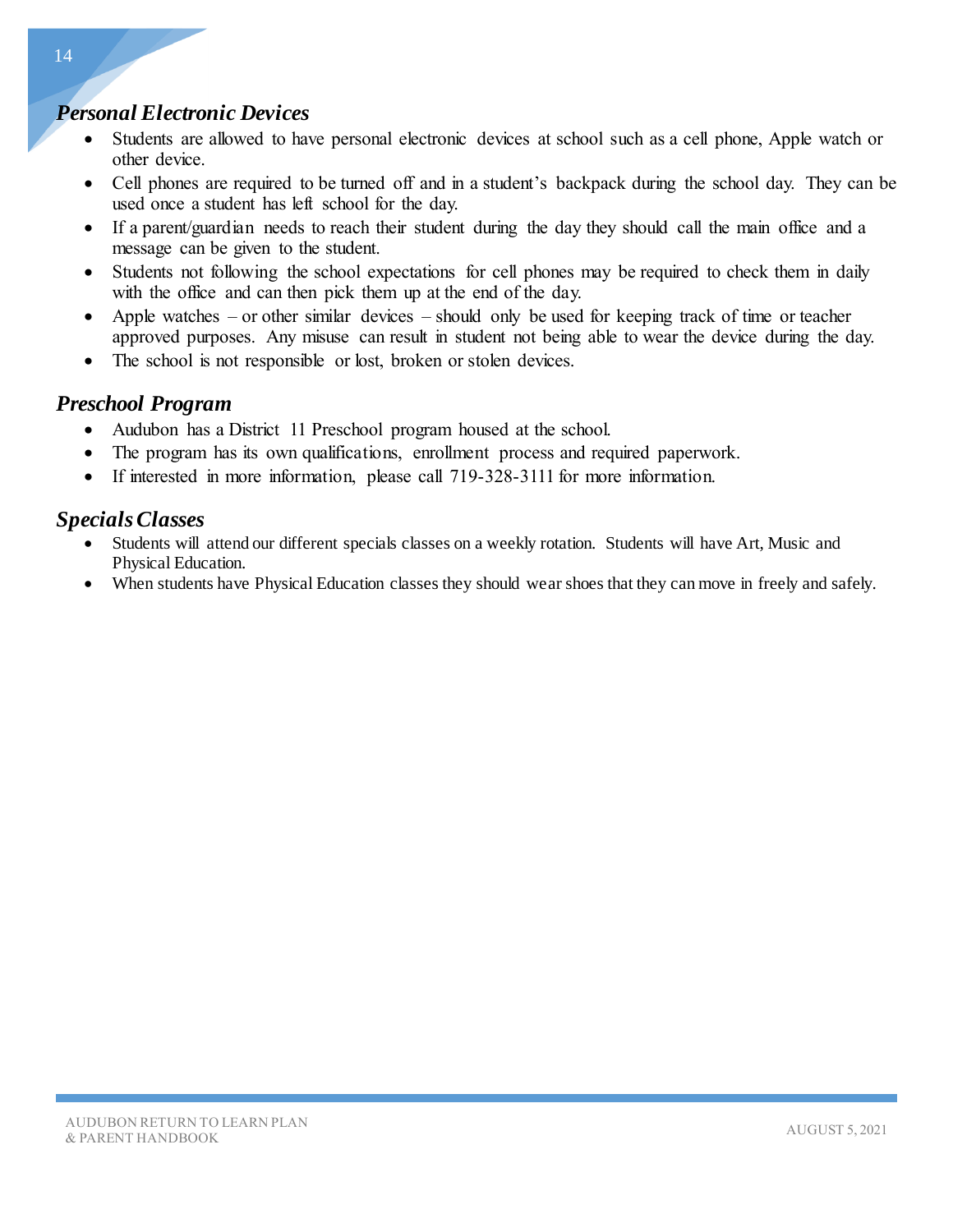#### *Child Abuse Reporting*

- Colorado Law requires that teachers and administrators report all cases of suspected child abuse to the county Department of Human Services (DHS) immediately.
- The job of the teacher or administrator is only to report, not to investigate.

#### *Crossing guards*

- We provide crossing guards at the Summit and Patrician intersection and the Circle and Van Buren intersection.
- The crossing guards are on duty from 7:15-8:15 a.m. and again from 2:15-3:15 p.m.
- There is an unmonitored crossing area on Summit Drive.
- Students should cross the streets only at marked crossing areas.

## *Emergency Drills*

- Students and staff practice a variety of emergency drills on a monthly or quarterly basis.
- We will conduct Lockdown, Lockout, Evacuation, and Shelter drills as required by district policy.
- Bus evacuation drills are conducted twice per year with those students who use district transportation.

#### *Locked and Monitored Entrance*

- All doors to the building will be locked during the instructional day.
- The main entrance to the building is on video and monitored by the front office staff. All visitors are required to ring the bell located on the brick wall to the right of the front doors.
- The office staff will greet each visitor and ask their business at the school. The office staff remotely unlocks the door for the visitor to enter and will watch to see that the visitor checks in at the office.
- Students are taught not to open doors for visitors.
- Classroom teachers are instructed to close outside doors at 8:00 and not allow students or families in after that time – you will need to go around to the front door.

#### *Student Check Out Identification*

- If you are checking your child out of school during school hours, you are required to sign him or her out in the main office.
- You will also be asked to show proper identification before we send for your child to be excused from class.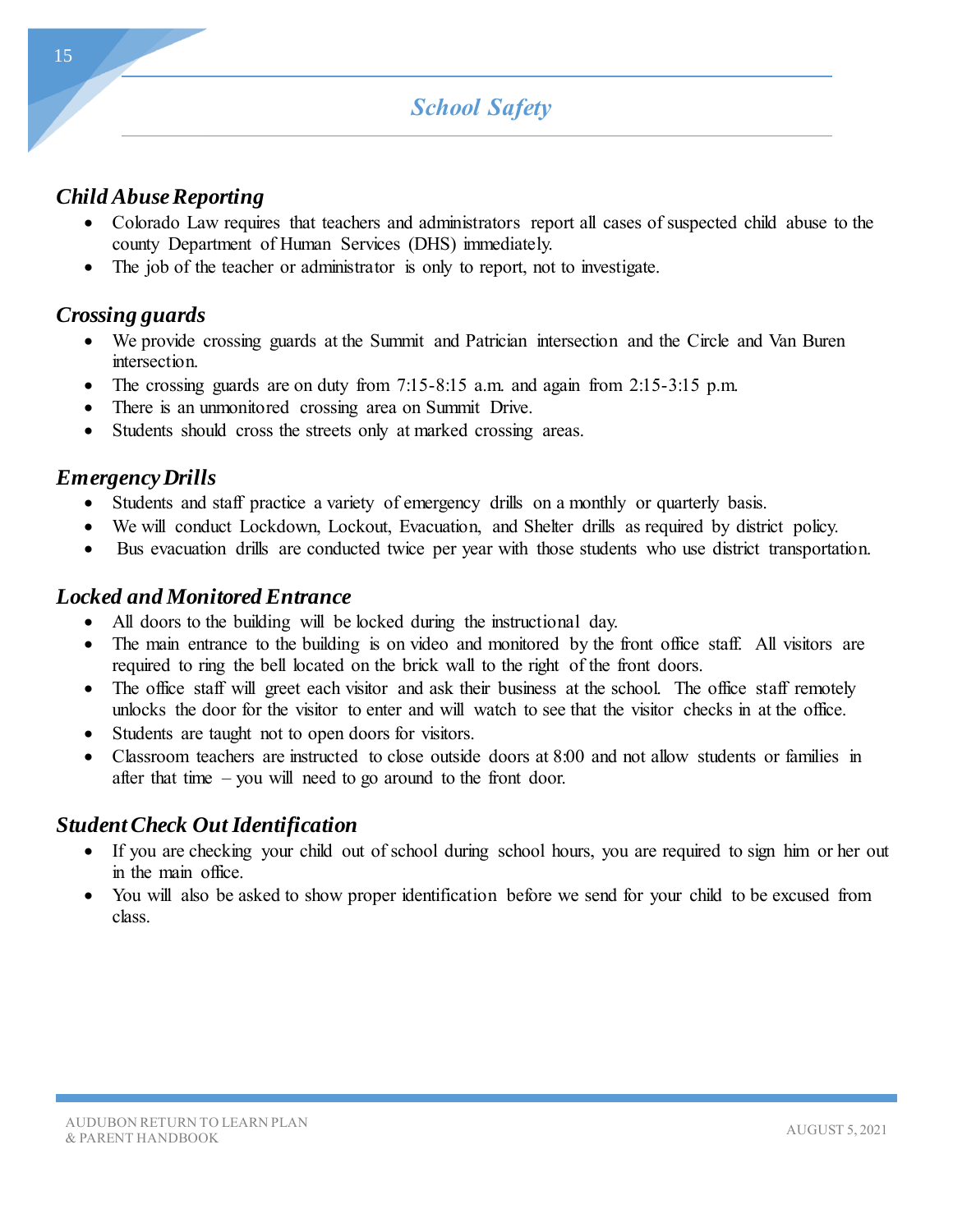## *Visitors and Volunteer Registration and Check-In*

- Your child's safety and security are extremely important to us, so we require that ALL visitors and volunteers sign in at the front office and pick up a badge that identifies them as a guest.
- We request that any adult planning to visit a classroom contact the office to arrange that visit.
- Visitors are to wear the visitor sticker/badge at all times. Our faculty and staff are required to question anyone not wearing a visitor's badge.
- Visitors must also sign out of the office when leaving the building.
- Unless a volunteer has passed a background check, he or she will never be left alone with students without direct staff supervision.
- All volunteers must complete a registration form at the office before actively volunteering.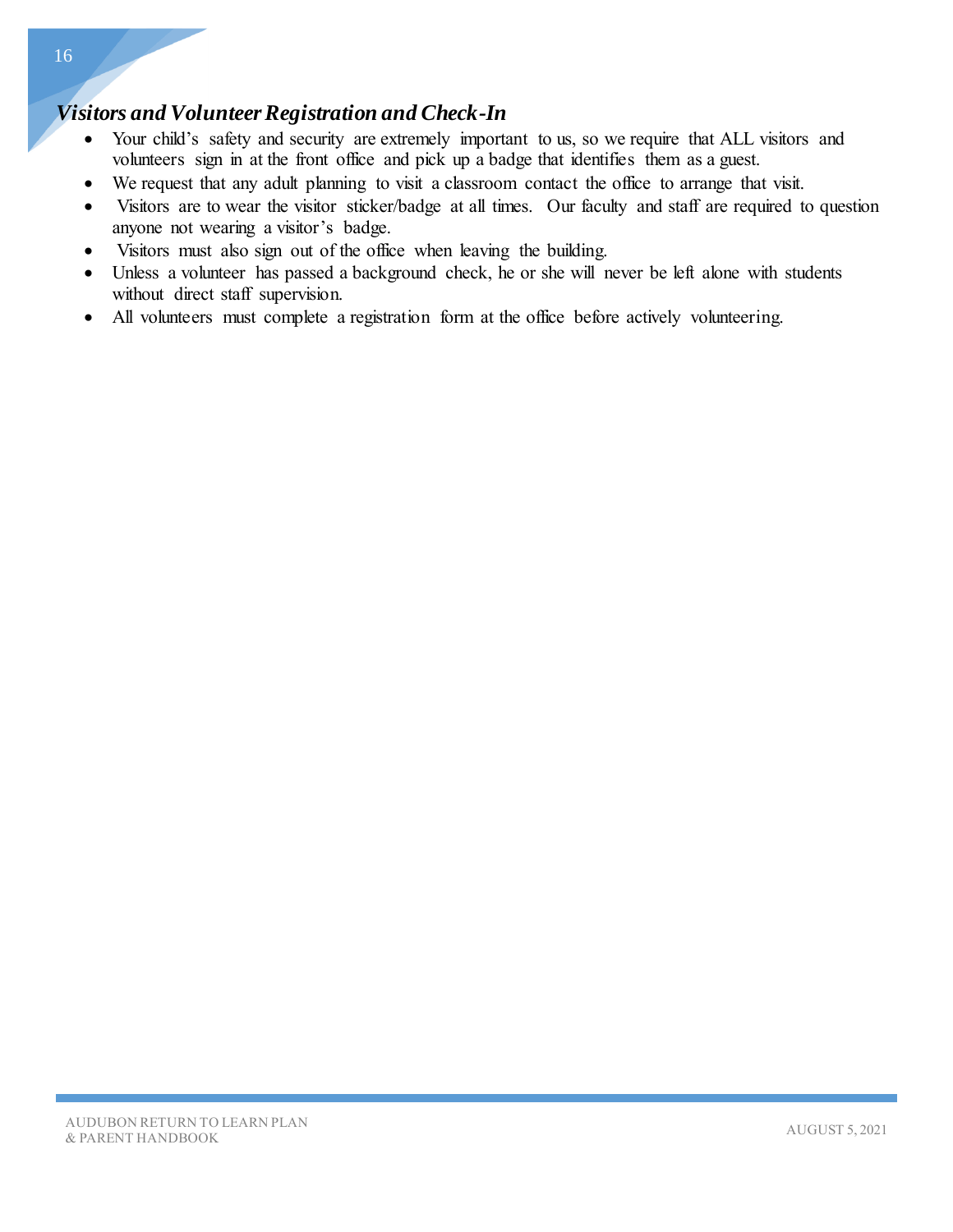# *Student Health Information*

#### *Health Services*

- A nurse is at our school one day per week. We have a Health Technician five days per week.
- The administration of medication and first aid is delegated to trained school personnel.
- The nurse is available by phone five days per week for emergencies.
- If you have any questions about your child's health and/or medical condition, please contact the nurse at 328-2671.

## *First Aid/Illness*

- Only basic first aid is performed at school. If an injury is serious, parents are notified to pick their child up from school.
- If a parent or emergency contact cannot be reached, we will call 911 to arrange transportation of the student to the nearest medical facility.
- If your child becomes ill at school, we allow your child to rest in the health room for a short time and then encourage your child to return to class.
- Parents will be contacted to pick up their child if the child appears to have a serious contagious illness or requires more care than the staff can provide.

#### *Immunizations*

- Immunization requirements are strictly enforced for all students.
- Students, who do not meet the requirements below, are denied entrance to school according to the Colorado Revised Statues 25-4-902.
- Parents must submit a completed Certificate of Immunization by the first day of school.
- Parents may sign an exemption based on religious, medical or personal reasons.
- [The full District 11 policy on immunizations can be found by clicking here.](https://www.d11.org/cms/lib/CO02201641/Centricity/domain/69/SectionJ/JLCB.pdf)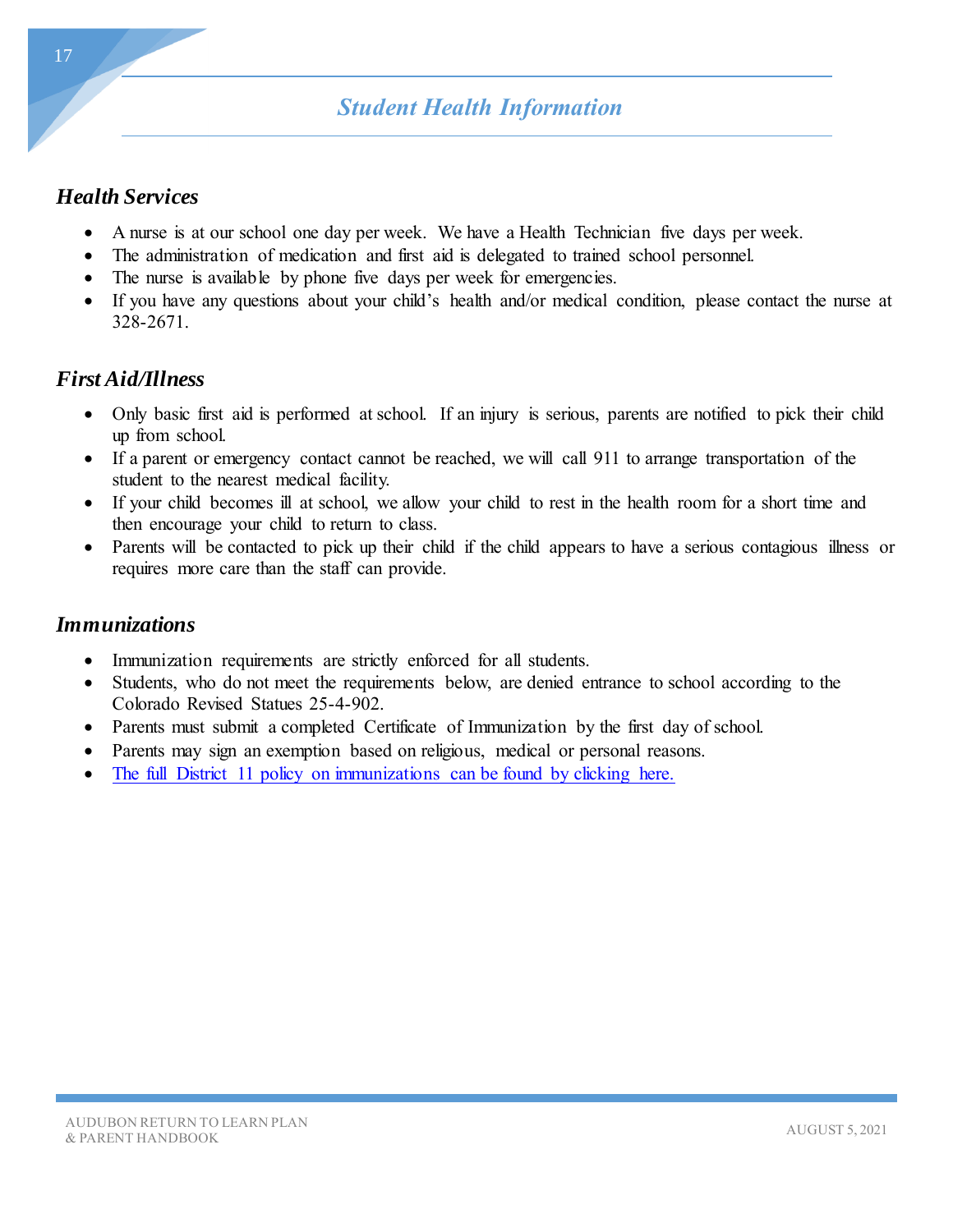#### *Medication Administration*

- We follow district policy to administer medications, including any over-the-counter medications, which require appropriate paperwork to be completed by both parent/guardians and the child's physician.
- The front office can provide the forms and answer additional questions. Forms may also be found at [www.d11.org/NursingSerices/MedicationAdministration/.](http://www.d11.org/NursingSerices/MedicationAdministration/)
- It is helpful if you administer medications at home outside of school hours when possible.
- All medications at school are kept in a locked cabinet and are administered by a staff member who has had appropriate training.
- Only parents and/or legal guardians are allowed to bring medications to school and leave them with office personnel.
- For safety reasons, no medication will be sent home with children.
- Parents may bring any medication during the school day to administer to their own child.
- Students have the right to carry and self-administer emergency medication if so ordered by their physician. Such medications may include asthma inhalers and Epi-pens.

## *When to Keep Your Child Home*

- If the student does not feel well enough to participate fully in usual school activities.
- If the student requires more care than school personnel are able to provide.
- If the student has a high fever, behavior changes, persistent crying, difficulty breathing, lack of energy, uncontrolled coughing, or other signs suggesting a severe illness.
- If the student is ill with a potentially contagious illness and exclusion from school is recommended by a health care provider or state or local public health agency.
- Additional COVID-19 guidelines for keeping a student home can be found on page 4.